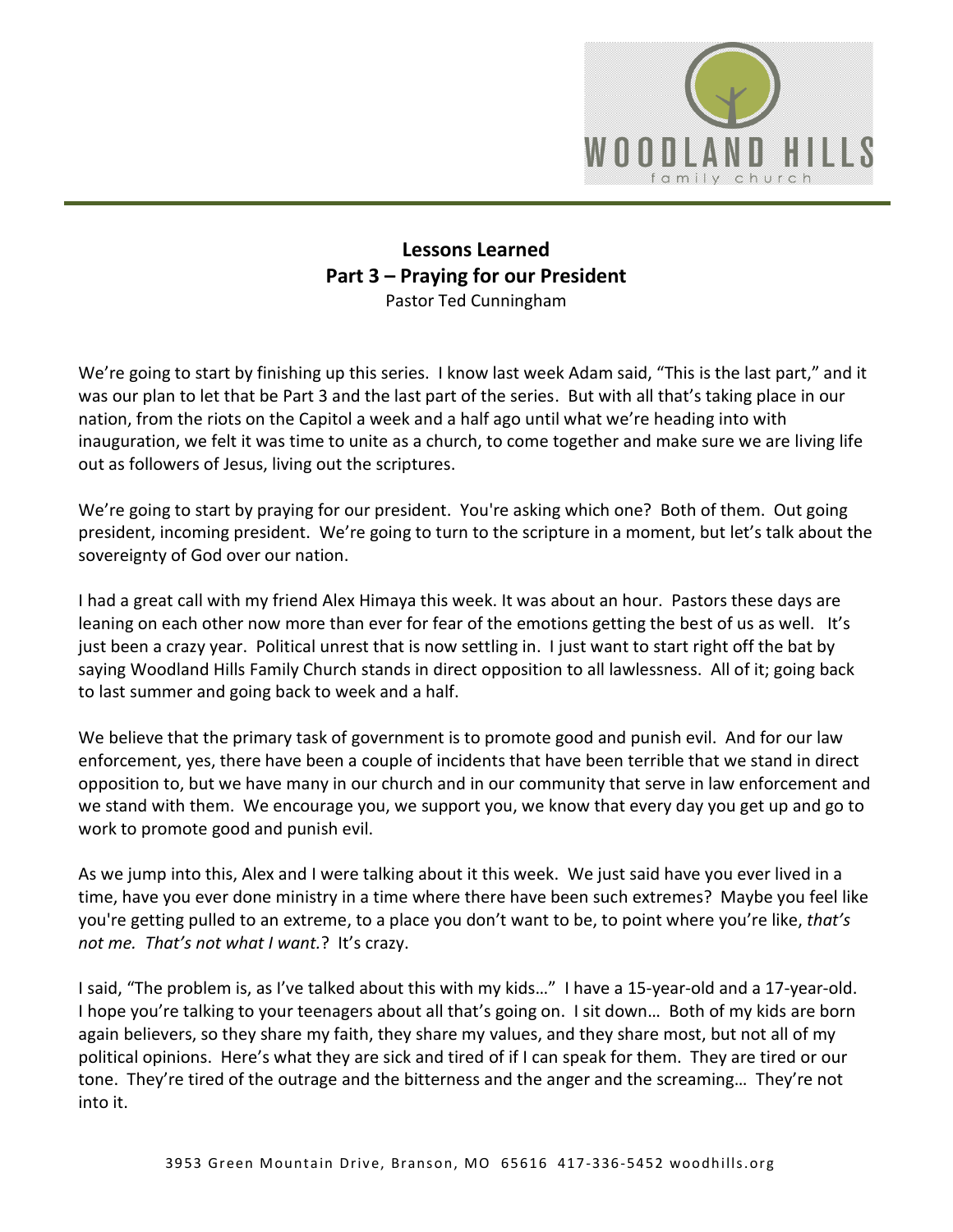Here's what I kind of boiled down for Alex and then he added something that was so profound and has been with me all weekend. I said, "We're saying the right things, but we are often saying it in the wrong way. He said, "You know, Ted, when we do that, our children become easy prey for those who are saying the wrong things in the right way." Let me say that again. I think we're saying the right things, but often we say them the wrong way. And if we keep doing that, our kids are going to start listening to people saying the wrong things, but in the right way.

I want to just share what's going on in our church. I can address the nation, but it's more important to me that we stay in unity as a church. We know there are a lot of **feelings** going on right now. We know there are those in here who are mad as can be. I clean that up for everybody. You're mad, you're frustrated, you're disillusioned, you're angry with where you think we're headed. A lot of that is conjecture maybe, but some of it is true. You're just mad. Then over here – again, I'm talking about our church, not our country – there are those that are a little bit relieved. There are those who feel like maybe the tone is going to come down just a little bit. Again, I'm talking about people sitting near you this morning. Those watching with you online right now. It's too much.

We have people who are like *I can't share what I think because I have people that as soon as I share they are on me. So, I don't talk about any of this stuff*. Then you have people over here who are just uncertain. There are just all sorts of feelings we could address all day.

We don't just have feelings, we have **opinions** going on. There are some of you who believe we don't talk about politics enough, and there are those who think we talk about politics way too much. I want to tell you if you only knew how much we held back…

So, there are those extremes, and some are just thinking it needs to be addressed. I was out of town last weekend, but I got texts from folks going *I'm praying for you today…* People were just expecting us to talk about the riots. I love this quote that is attributed to **Winston Churchill**: *"No one pretends that democracy is perfect or all wise. Indeed, it has been said that democracy is the worst form of government except for all the other forms that have been tried from time to time."*

Here's where we start today – being very clear with what has happened up to this point and what happens from this point going forward. God is sovereign over the nations, over all nations. He is allpowerful over this nation. He is on the throne and not shaken by anything going on. Many look at the Book of Job as a book about suffering, and yes, it is a book about suffering, but the wrestling that goes on in that book, the dialogue between Job and his friends and then God getting the last word at the end of the book, it's speaking clearly of God's sovereignty over our suffering.

You see in this book that job is stripped of his possessions, his family, his health. He has three friends that come in and they start pontificating over why it happened. The three of them basically say the same thing. "You're suffering because you sinned." Job comes in in Chapter 12 when he's replying to his friend Zophar. He makes this statement about God's sovereignty over all, but very specifically about the nations in Chapter 12: 23. *23 He makes nations great…* Let me say that again. God, no man, makes nations great. *…and destroys them; he enlarges nations, and disperses them.* And he will even use leaders to do that. Don't be concerned about leaders. *24 He* (God) *deprives the leaders of the earth of*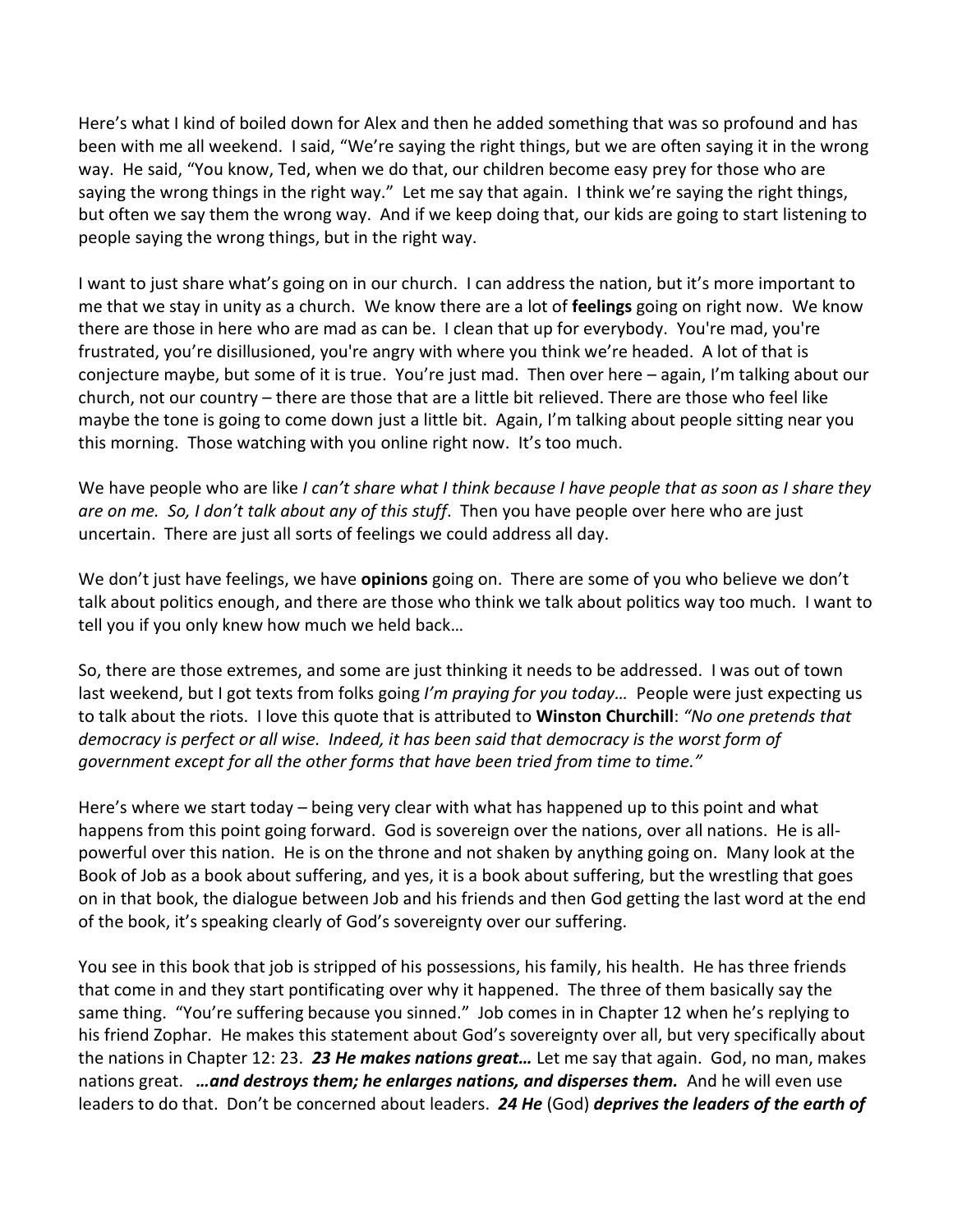*their reason; he makes them wander in a trackless waste.* So, we have to be very clear that God is over this nation. People ask, "Where is God right now?" He's the same place he is over this nation as he is over Haiti, over Tanzania, over Indonesia. God is in control. And nothing will shake him.

And if I can just get hold of this myself because going back to last summer… Boy, the virus… let's just put that aside for just a second. We stood up here and we talked about the opinions. I shared a Make America Great again hat and a Black Lives Matter shirt. I said there are people in here that feel this is a sign of patriotism and there are people in here who are scared of this hat. There are people in here that see this as a sign to get our country to wake up to social injustice and there are those who are scared by this.

It was at that point, all the way up until now, we've been talking about when are we going to figure this out? Again, I'm not talking about citizens in the nations, I'm talking about Christians in the church. When are we going to start to understand that God is in control? And people this week are talking about the nation going down. I've got great news for you. The church will never go down. It never will. You can rest in that. And every time I've said that to somebody I get, "I'm not talking about the church; I'm talking about the nation." But I'm talking about the church. God is sovereign over the nation.

## We read this in Proverbs 21: 1 – *In the Lord's hand the king's heart is a stream of water that he channels toward all who please him.*

I just want to remind us that as we go through a new season as a nation, we know this, and this is the promise that Jesus made. *"I tell you, you are Peter, and on this rock, I will build my church, and the gates of hell shall not prevail against it."* The people this week… My inbox is filled with conspiracy theories. And it's getting weird. I read stuff and I go, *this is a smart person. This is a person who has walked with the Lord for a very long time, and they are giving me this as truth*. Do you know why I think I'm getting so much of this? It's because we're not allowing scripture to drive the bus. We are allowing emotions to drive the bus. I'm just shocked by what I see and what I read. I'm like, *you can't believe that's true. You haven't lived that your whole life*.

People are like, "Ted, what are you going to do when Facebook takes us down?" Quit giving them so much dang power. Facebook will never take down the church. I'll say it again. Twitter will never take down the church. They're like, "They'll silence us." They can't. They cannot silence the church. Why? Because you're still going to share the good news of Jesus Christ with lost neighbors and lost co-workers and families. We're still going to send out missionaries to go take the gospel to the ends of the earth.

There is nothing the government or big tech does that will ever bring down the church. And if I can encourage you… You are going to live this out. You can be a patriotic American without being a toxic Christian. That was terrible. There were seven of you. The rest of you are like, *I like my toxicity. And until some things get straightened out, I'm going to stay mad*. Well, you're a bucket of sunshine to have in this church, I've got to tell you.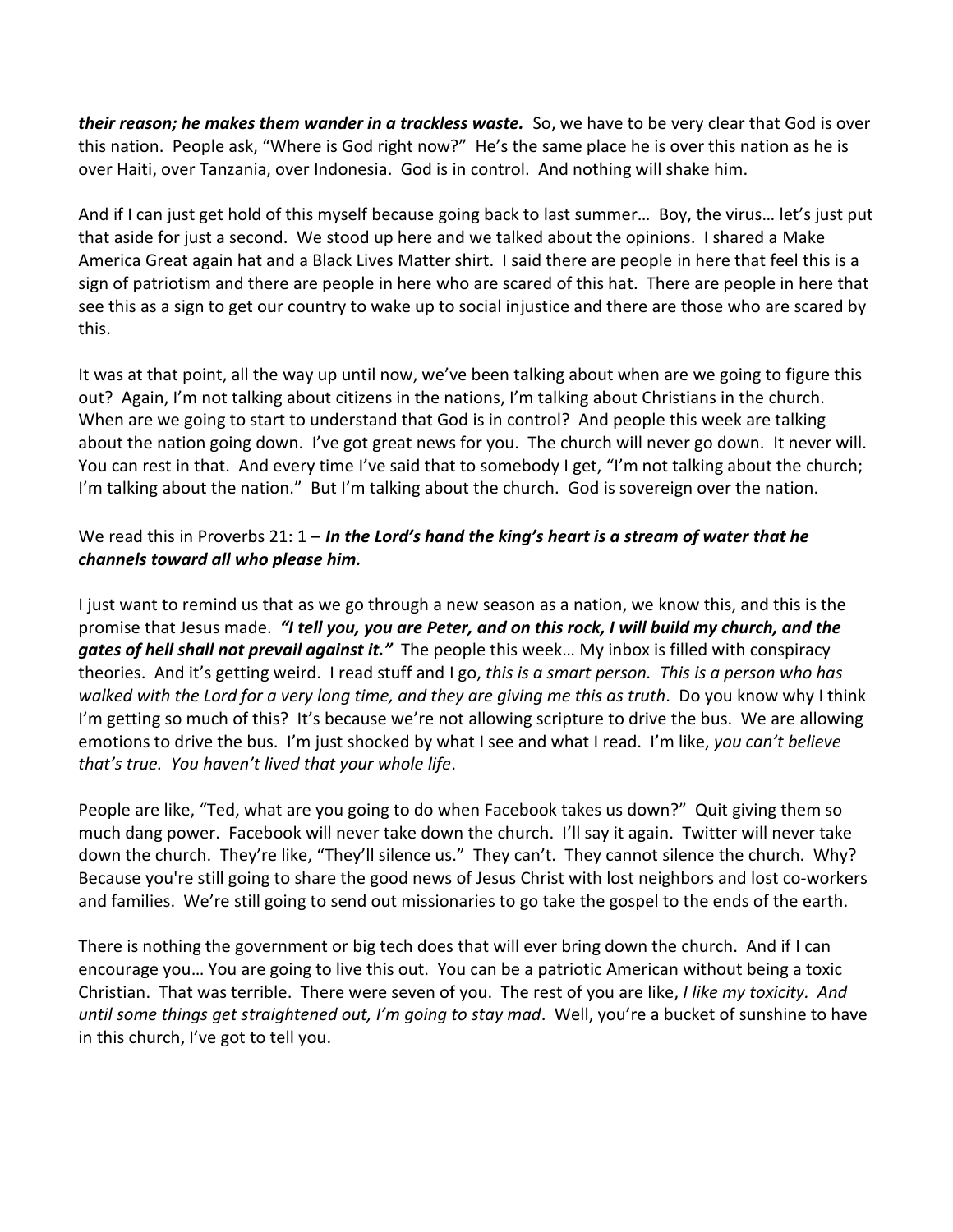Noting a republican president, nothing a democrat president will ever do will ever bring down the church. Please go and proceed with caution this week. I already called a friend of mine over here. I'm not going to point him out. Dean. Dean's going to have a heart attack. I said, "Dean, settle down." His wife's going to help him this week. I've never called you out, Dean. I hope you stay.

But what is the one thing we can all agree on? We can all agree on praying. Listen, since this church started 20 years ago, we have prayed for President Bush, President Obama, President Trump, and I declare to you we will be praying for President Biden. Do I need to say it again? I feel I do because I'm getting some people going uh huh.

This is the part… You know I love telling jokes. This isn't a time for joke telling. It's time for the church to wake up. It's a time for the church to go all the way back to the beginning of summer when we started getting really worked up over things. The church needed to be confronted with some things. We addressed them all. We talked about the Imago Dei. We confronted these head on. We need to continue to confront this. I will be praying for President Biden and Vice-President Kamala Harris. I invite you to join me in doing that.

1 Timothy 2 says, You want to build the church? Let's start with prayer. You want the church to have unity? Let's start with prayer. Paul tells Timothy, *I urge, then, first of all, that petitions, prayers, intercession, and thanksgiving be made for all people— 2 for kings and all those in authority, that we may live peaceful and quiet lives…* Could we get back to peaceful and quiet lives? I don't find the peace and quiet in my government. I'm not looking to them to be the source of that. My source is Jesus. I rest in him. You rest in him. The sovereignty of God, you rest in him. *…in all godliness and holiness. 3 This is good, and pleases God our Savior, 4 who wants all people to be saved and to come to a knowledge of the truth.*

Let's live in peace and quiet. I've yet to meet someone who has come to know the Lord through social media rhetoric. "I went online, had a friend who yelled at me, was convicted, and I gave my life to Jesus." Has anybody got that story? I ain't got that story. *5 For there is one God and one mediator between God and mankind, the man Christ Jesus, 6 who gave himself as a ransom for all people. This has now been witnessed to at the proper time.*

We're going to take time to pray today as we pray for the outgoing administration and for the incoming administration. I'm sure things are going to be done in the next four years and this I know frustrates many of you, but I spoke out when things were done poorly in the last four years and I tell people I'll only ever talk about politics when the Bible does. That's it. And it has a lot to say about the role of government and your role and my role as citizens.

Father, we pray for President Trump and Melania as they leave office this week. First and foremost, for President Trump, Vice-President Pence, President Biden, and Vice-President Harris. We pray for safety for them. We pray that all of those who are guarding our capitol now, we pray for their safety. We pray they have the freedom to do their jobs and they can squelch out the evil that may come against them. We, first and foremost, pray for all of their safety. We pray that as President Trump leaves office, as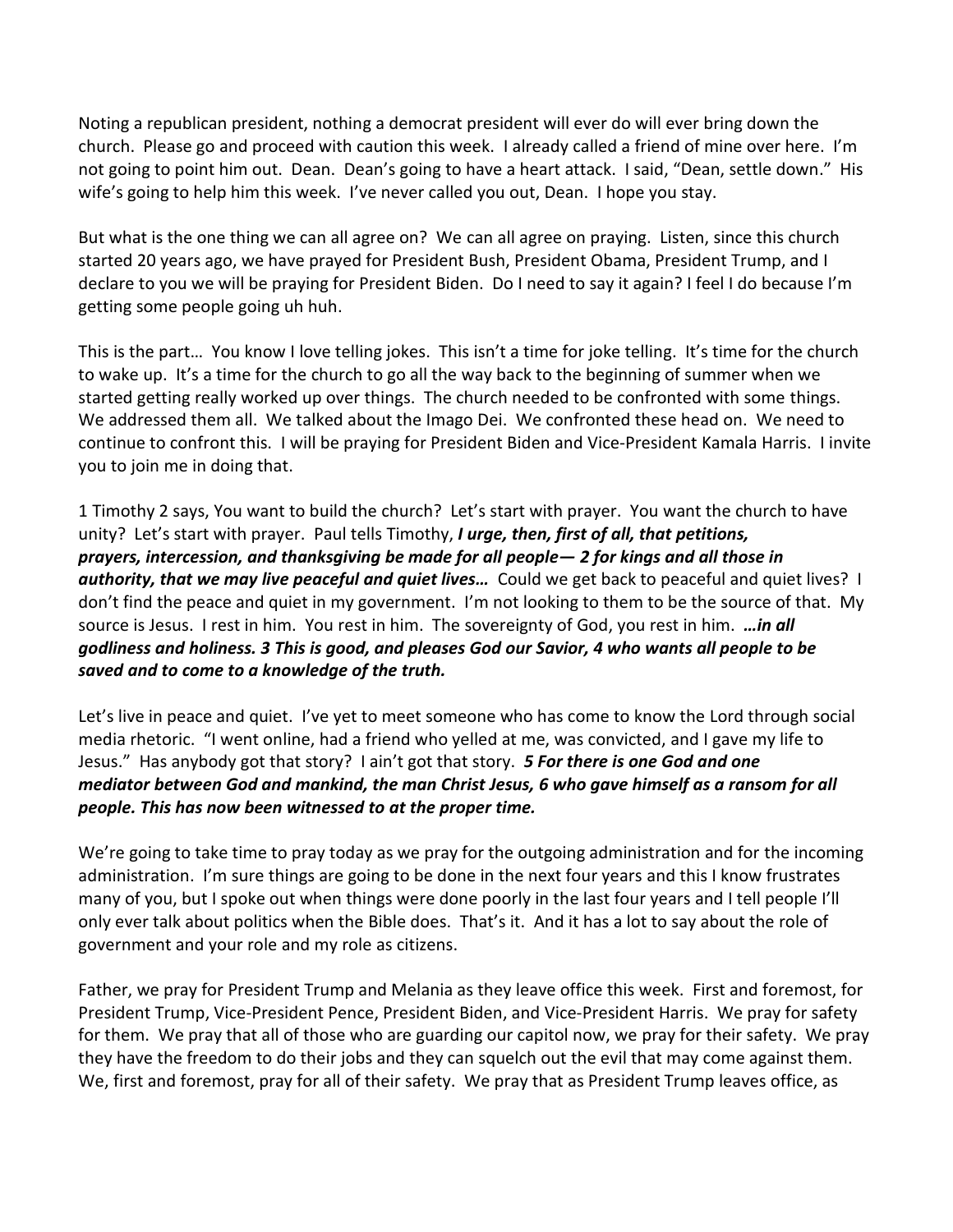Vice-President Pence goes to the inauguration. We're seeing different types of leadership. Give us wisdom in processing this according to your word, that that is driving the bus for us and not emotion.

I pray for President Biden as he steps into office and will make decisions immediately, day one. I pray that his decisions promote good and promote life and punish evil. Pray for Vice-President Kamala Harris who has a big job presiding over the senate, a split senate. There is going to be so much thrown her way.

I pray for this church. I pray for the one right now with resentment and bitterness and frustration that this would be something they would bring to you, that they would rest in you, that they would live in peace and quiet as a follower of Jesus, doing what they are called to do. When we're called to vote, we'll vote, when we're called to speak out, we'll speak out. We can do all this while praying for our leaders. I pray that as brothers and sisters in Christ, we can come together and have unity not because of a political party or a political person or a politician, but as followers of Jesus. Jesus, the mediator between God and man. We rest in that today.

We pray all of this in the name of Jesus, and everyone agreed and said… Amen.

Well, if you are ready to go to battle and battle in a different way, would you stand as we continue to worship. [Singing *Battle Belongs*]

## Sermon Number 2 – **4Weeks 4dates – Part 1 Terms and Conditions**

Okay, you may be seated. If you want to hear a sound moving into the next sermon, it goes like a car squealing to a stop. That's what it's going to feel like – this hard right turn. Don't turn that into anything political.

We started planning for this relationship series months ago and it's called *4dates 4weeks*. We said if we address the unrest and the need for prayer this week, and don't introduce it… We have to launch it today because the competition begins today. This is a competitive series for the next four weeks. It's encouraging all of you – I'll talk about who *all* is in a second here – to go on four dates in four weeks and there are going to be prizes along the way and a big prize at the end. Because over the last few months, working with yes, the citizens of our nations, that's been one area, but also now the couples of our church and community. We need to get back to some teaching on marriage and relationships.

So, Part 1 is called *Terms and Conditions*. You may see this when you give Apple your life when you hit that button "I acknowledge terms and condition." That's where we're going to start as we launch this today. So, who is this series for and this competition for? It's for all marrieds. Whether you've been married a week or two or you've been married for 50 years. It's also for all dating couples. This is very exciting. If you're a young adult dating, teen dating, there is a competition for you with a big grand prize at the end that will not include an overnight. Can I get an amen on that one? So, it's for all dating couples. It's for all engaged couples. To begin the competition… And it's for all singles! Here's why. If you've been waiting to ask someone out on a date, this is the perfect time. You can win prizes and have it paid for.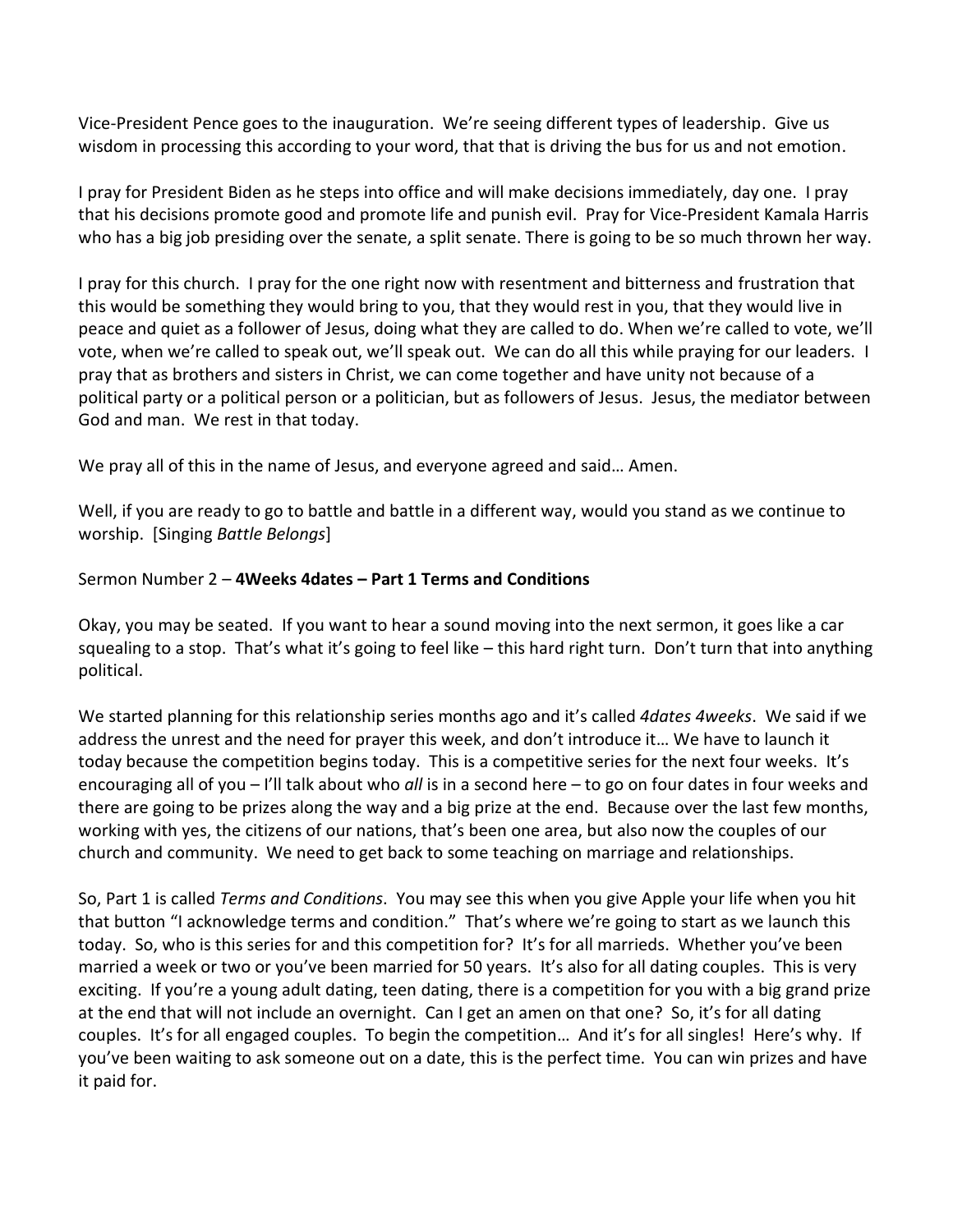I was talking to a friend the other day who works at Focus on the Family. I said, "I heard you met somebody online?" She said, "Yeah, and he came for a visit and when he got in the care he asked, 'Do you have gift cards to anywhere you want to go?'" I was like, "Oh, that's not the guy…"

But here's another reason why this series is so important for singles. We say it around this church and have for years, **Every marriage is a duet in need of great backup singers**. And we need singles in this church, whether you've been married and you lost a spouse, whether you've been married and you're no longer married, you've never been married, you are a backup singer to the duets all around you.

Where do we get this? It's the Song of Solomon 1: 4. This great book of the Bible is eight chapters. In chapters one and two, they are dating or courting. In chapter three, they get married. In chapter four they have the honeymoon. And then in chapter five – eight, they are building faithfulness and commitment into their marriage. You meet in the midst of Solomon and the Shulamite woman in his duet and in these lyrics going back and forth. You meet the daughters of Jerusalem. They start in Song of Solomon 1: 4 and say, *We rejoice and delight in you; we will praise your love more than wine.*

One of the things I've seen over the years working with couples is they come in for counseling, you're getting somewhere with them, but then you realize they have jaded voices in their lives. The lady is going to go and have margaritas at the Holiday Inn with friends. I stole that from a country song. She's going to go out and you know these voices are not good for their marriage. They are voices that need to be turned down or muted altogether. Some of you had bad backup singers in your family. That doesn't mean you don't go spend time Mom and Dad, but you need the voices in your life that are rejoicing, delighting, and praising your love.

Amy and I have backup singers. Amy and I delight in them. We are backup singers for them; they are backup singers for us. You don't need a choir, you just need a few people rejoicing and delighting and praising in your love more than sparkling cider. You need this, the people around you need this, so please dig into this series. Singles especially. We're going to end this series on Valentines Sunday. Valentines Day is on a Sunday this year. That entire message is going to be geared toward singles and young adults. We want you to be a part of it. We hope that in these dates that we talk about, there are going to be some people that invite a couple out on a date. A single invites a couple out on a date. You're like, *I don't want to be a third wheel*. You're not a third wheel; you're a backup singer.

There are widows and widowers that you're going to hear from during this series. We really encourage you to think about who you can come alongside and rejoice and delight and praise their love. A young couple, supporting and encouraging their young, budding love.

In a moment, we're going to do a competition as a church here and across all campus. We're going to give away a gift card. It's a little bit different way for all those at home. Everybody is participating because everybody can be a backup singer. It's a big gift card so if a ten-year-old wins it in here, you have to take your mom and dad on a date. I want to be really clear; This is not just for married couples. We want to encourage all of our church to be voices that rejoice and delight and praise the love of the couples, as Woodland Hills desires to be that backup singer for you as well.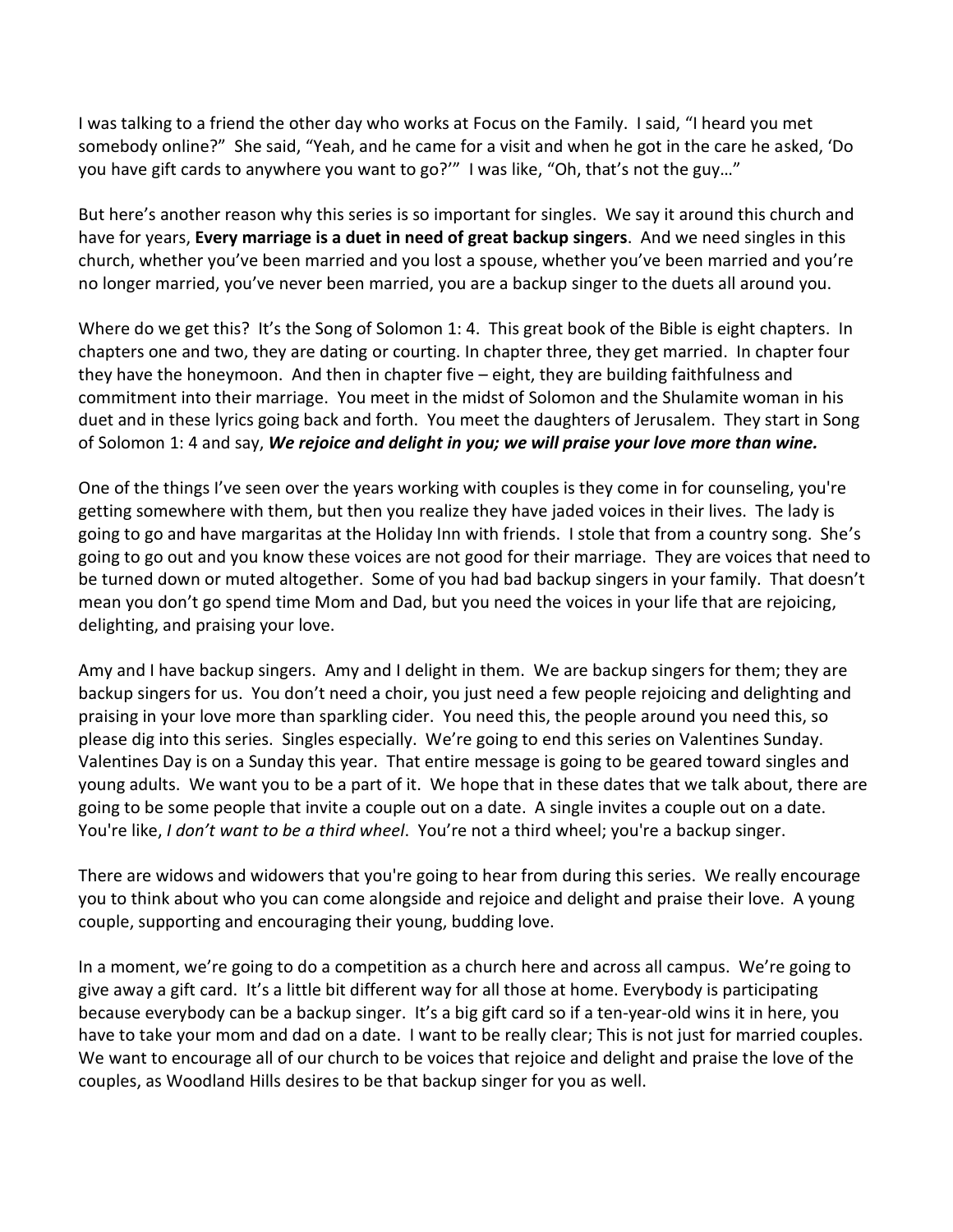If you were part of Twoignite for six and half years at our church, you know that this was a primary verse for us: Ecclesiastes 9: 9, which says *Endure life with your wife all your miserable days*. When I misquote that at Baptist churches, I always get, "mmm, that's so good." That's not what it says. It doesn't say endure life with your wife, it says, *Enjoy life with your wife, whom you love, all the days of this meaningless life that God has given you under the sun—all your meaningless days. For this is your lot in life and in your toilsome labor under the sun.* Toilsome there means *grueling*. God did not give you your spouse to be the grind. He gave you your spouse to go through the grind of life with. Again, for my single friends in here who are meeting people online… Meeting people online is great. A good match is a good start, but it's not a guarantee of marital satisfaction.

I've been joking with my friend, Paul Harris, who I know tunes in on Sundays. We both kind of share this joke. We don't care where you meet: eHarmony.com, match.com, farmersonly.com, ancestry.com. We don't care how you meet. We were joking this week because I had a new course come out called *Helping Couples Win*. Paul and I are working on a series just for Arkansas called, *Helping Cousins Win*. I think it's going to be a big hit. Sorry Jim Brawner. Jim and Suzette Brawner don't think that's very funny. We love all our Arkansas family down there, and we want you to get that course; we're going to give a discount.

But enjoying life together. Here's what I love about marital satisfaction in the toilsome labor... It's based on factors and skills, which is what we'll be talking about in this series, that couples can do something about in any season or stage of life. I work with couples and often times, they want us to do something for them about this. One British psychologist… It's not in any journals, but in 2011, he coined the term *happiness addiction*. He said, "We all have this problem where we can't find joy now because we're always waiting for it later."

We are in a difficult season right now called a pandemic. When we leave here today or tune out today, we'll still be in a pandemic. But can we enjoy life in the middle of a pandemic with our spouse? And the answer is yes. If you came in here with a five, seven, nine-year-old, after the service, you're going to pick up… We need you to pick up your five, seven, and nine-year-old. I can't help you out of the stage of life that you're in. What we can do something about are the factors and skills. So, don't wait for a distance season to enjoy life and marriage. Don't wait for another stage. "Just get these kids out of the home." "Just get these kids off to school." "Just get this baby sleeping through the night." You can enjoy life at any season or stage of life. Why?

**What was natural early on must become intentional later on.** We're going to be talking about quality time. We're going to talk about honoring one another in this series. You didn't have to work on that when you were dating. It was like breathing; it was easy. Remember when you fought to get off the phone, each telling the other to hang up first. When's the last time you did that as a married couple? What was natural early on must become intentional later on. So, we're going to become intentional with the factors and skills that lead to high levels of marital satisfaction.

You've heard me say before that I've gotten in so much trouble with autocorrect on tweets and Facebook posts. I was recently at a church – true story. I sent them all my notes, they put on the lower thirds, and it popped up while I was speaking, but I hadn't gotten to the point yet.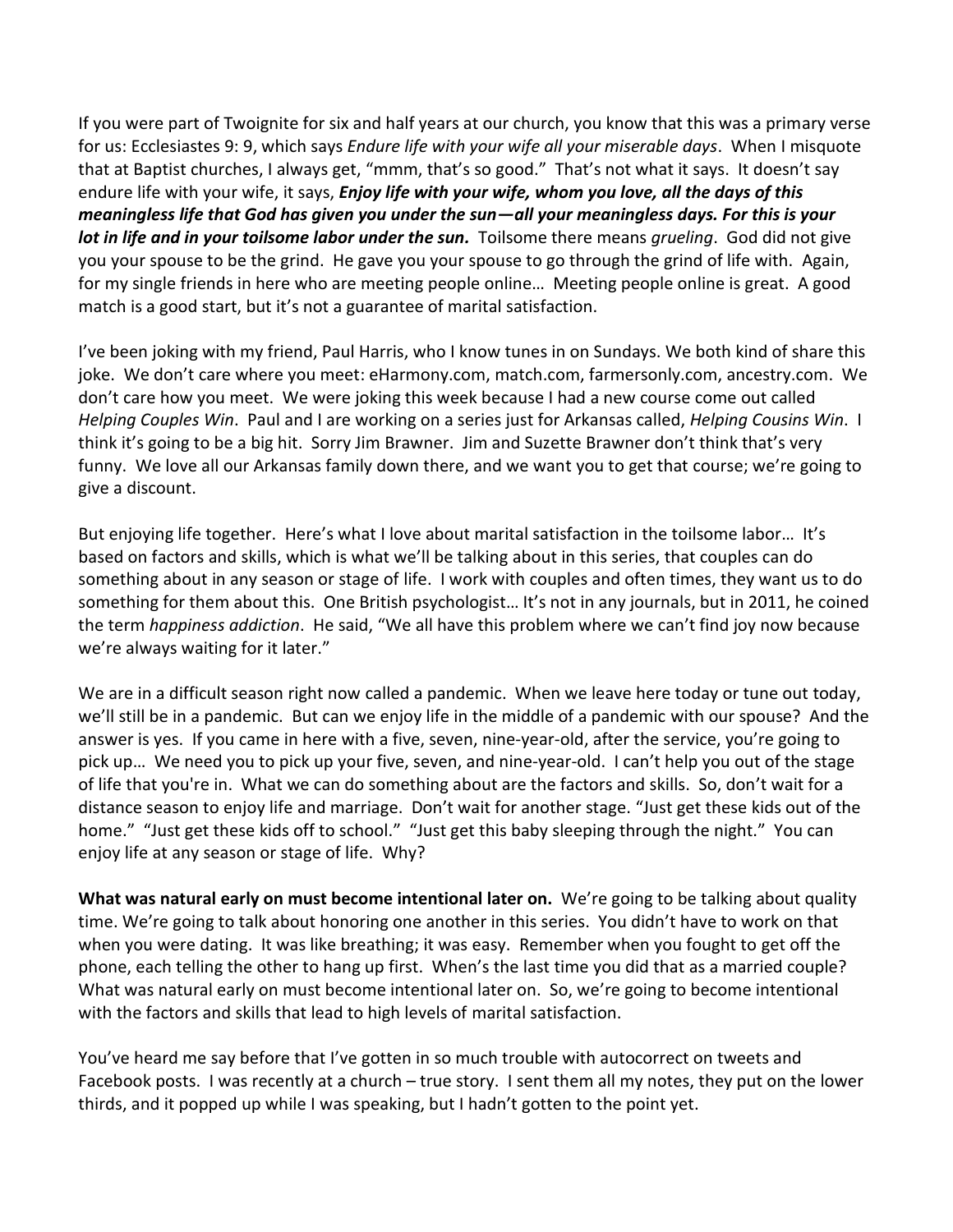I look out in the congregation and everybody is looking puzzled. What it said was, "What was natural early on must become international later on." So, I'm here to tell you that you don't have to leave the country to have a great marriage; we're actually encouraging you to stay in the Ozarks. You can have a great marriage here in the Ozarks.

So, here are the terms and conditions that we're going to launch. The competition starts right now. So, you can count IHOP after this if you want, but we want it to be a legitimate date. So, let's give you what it means.

Next week, we're going to give out a big prize for the **most creative date**. In a moment we are going to talk about a creative date. You can win this. Church at Home family, you can win this. You can win it here on campus, but we'll… We will give you the hashtag in just a second. I'm assuming you know what the hashtag is going to be. But we'll give out a prize for most creative.

The last Sunday of the month, we'll give out a prize for **most adventurous**. My daughter has been dating Caden Hazel and she told me last night, "I think we're going to win that prize. We're going to go skydiving." And I said, "Ha ha, no you're not. You are not going skydiving. You can go put put at the Big Cedar and be with alligators." Most adventurous will be the last Sunday of this month.

And then February 7, we're giving out a prize for **most romantic**. And then there will be a big grand prize.

But I want to talk for just a moment to someone who has been creative, adventurous, romantic. Lisa and Rick Whitmer have been… They haven't been to church since March. They are one of these couples that we honor. We honor their whole family. Because of some of the underlying health conditions of extended family and they all work together as well. They are playing it safe during the pandemic and we honor that. They've been very creative. This is them celebrating their  $30<sup>th</sup>$  wedding anniversary, so can we say congratulations on 30 years? But look at that candle; it's probably still lit. I don't know how… It looks like that thing is going on forever. So, our first gift card goes out to Rick and Lisa Whitmer. We're sending you a \$100. Door dash gift card. It's being texted to you at this very moment. Don't you love technology? So, let us know what your next date looks like. And, Rick, don't be cheap; spend it all on one date.

We want you to let us know about your dates this week and it's starts right now with #4dates4weeks. At the end of this time, you're going to be able to register that you qualified for all four dates. Again, whether you're dating, engaged, married, or you're considering, in this service or later on today, asking out that girl you've been waiting on for a while; you're going to ask her out.

Here's the cool thing. We have a lot going on at the end of the series. We're ending the series on Sunday, February 14, Valentines Day, in the evening with **Date Night Comey**. So, we've got my buddy, Johnny W. who is going to come and headline that for us and we'll have some other prizes along the way.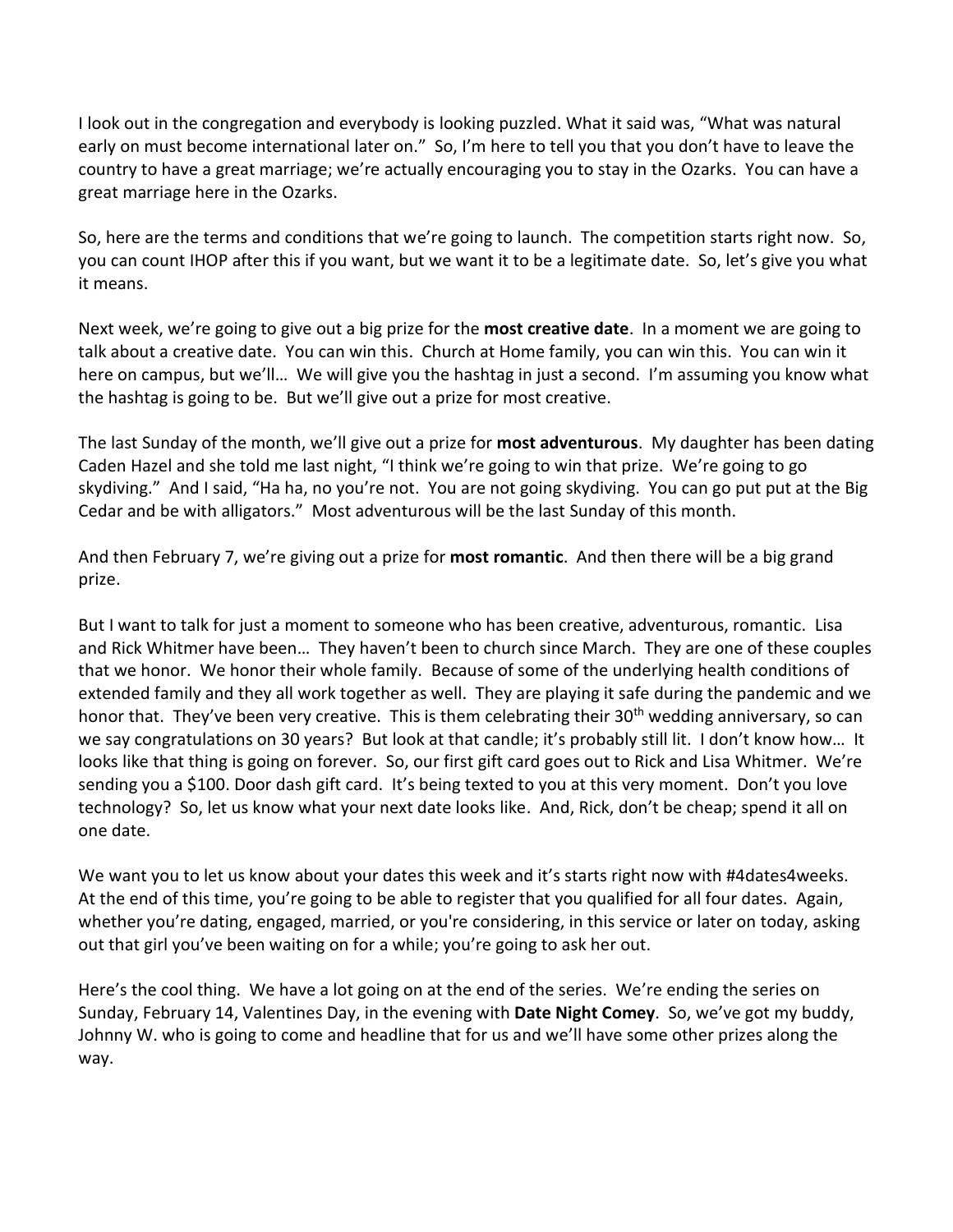If you register for this, it will count as your fourth date. We're letting that qualify you for it. But we need you to know we can only do 400 tickets here on campus. It will be livestreamed but not left On Demand after. So, you have to watch, you have to engage with it.

I don't know if you've been a part of Date Night Comedy, but the first time we did it, my friend, Jason Earls, was here. And then John Branyan, Paul Harris has done it. So, it's going to be a good time. Everyone is welcome to come. Tickets will go on sale later this week. If you qualify for all four dates, it puts you in the grand prize running. You get to pick, married couples only, between going to Blackberry Farm, one of Amy and my favorite places to stay in the Smokey Mountains, for three nights, all expenses paid. Or, if you are a beach person, you can go to the Water Color Inn in Santa Rosa, Florida, which we love that place. The shampoos and soaps they are like it's painters stuff… But you get to pick.

For our dating couples, you will go into a drawing for a grand prize and you will receive a \$1,000.00 gift card to a day at Big Cedar. A DAY at Big Cedar that ends with an appropriate drive home and dropping her off. But dating couples get \$1,000.00 for a day. Let me just say this to all the men in here. You know if it says Big Cedar on it, it also works at Bass Pro. If you spend it on Bass Pro, sirens will go off and you will be in big trouble, so you cannot spend this at Bass Pro.

We want to get this competition started right, so we're going to give away a \$250.00 gift card this morning. And everybody here, since we gave one to Rick and Lisa, we're not doing this online right now, but you can participate. Hopefully the cameras will pan around here. At the gathering place, the chapel, outside, they are going to let me know. Everybody can participate. We are going to do the *sit down if* game. Everyone stand. You're going for a \$250.00 gift card to Big Cedar. I'm going to remove some people right away who need to be removed. And you are going to be grateful I did this.

Sit down if you will not be cheering on the Chiefs today. Judge them all. Turn around and judge everybody sitting down right now. The Bears are out, so we can't do the Bears. That wasn't as many. I think people are lying if you want to be really honest right now. How many of you are going to cheer them on just to stay in this contest?

Sit down if you think I talk about politics too much. Okay, that was a joke.

Sit down if you've never tithed. NO! I'm just kidding! That's a total joke. Do not sit down.

Sit down if you were born on the  $31<sup>st</sup>$  day of any month.

Sit down if you've ever owned a pet rabbit or a pet snake.

Sit down if you have ever been on a motorcycle.

Sit down if your mom drives a minivan. OH! The whole Watson family is out.

Sit down if you have a tattoo that no one knows about.